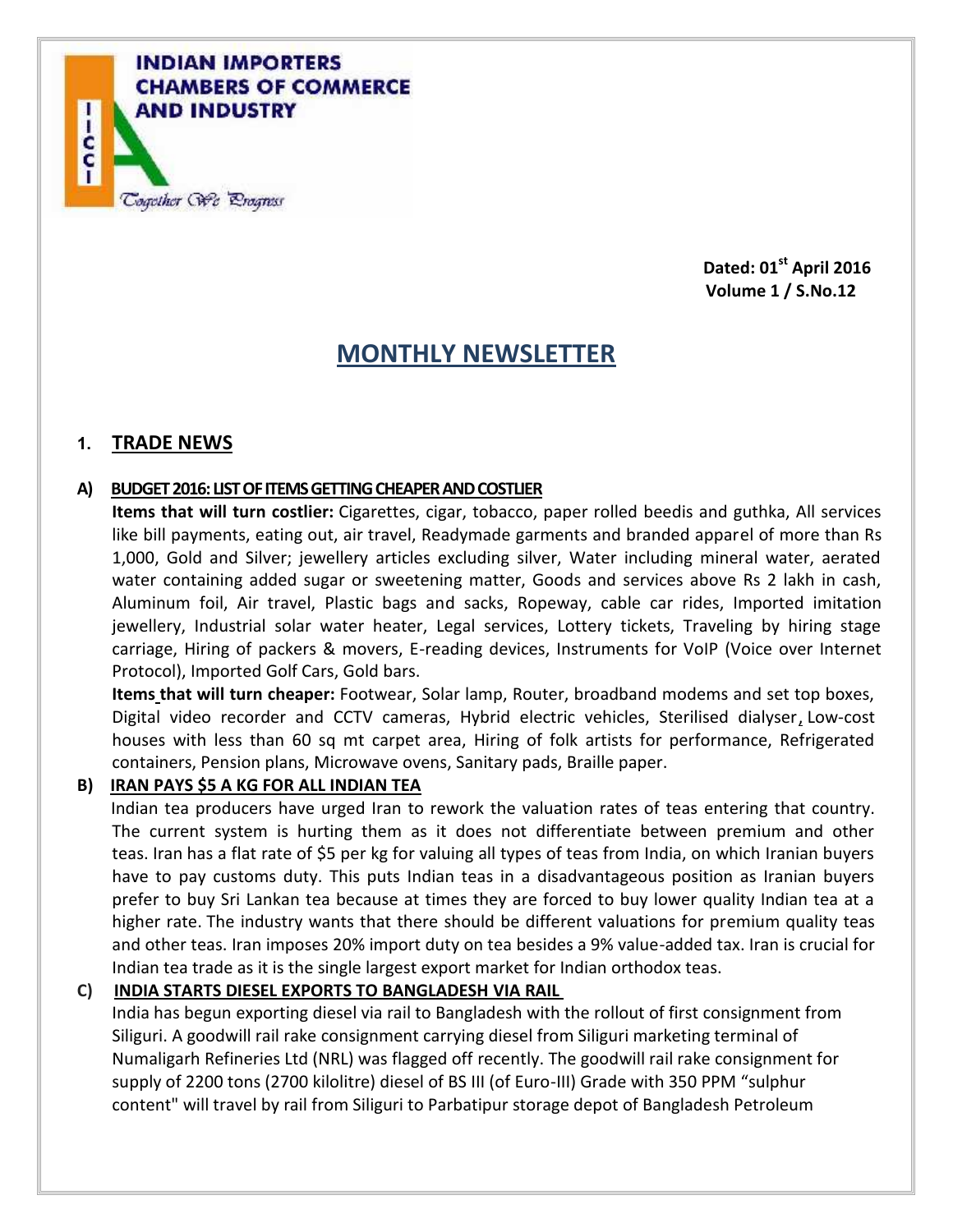Corporation (BPC) in Bangladesh. The present consignment is a symbolic gesture of friendship and cooperation that exists between India and Bangladesh. The export of petroleum products from India to Bangladesh is also in line with the 'Neighborhood First Policy' of Government of India to boost bilateral trade between the two countries.

## **D) INDIAN COIR INDUSTRY IN THE FAST LANE**

The annual global production of coir fiber is 3,50,000 tonnes and India accounts for more than twothirds of the global volume of coir and it's products. India exported 6,26,666 tonnes of coir and coir products worth Rs 1,630 crore last year. The domestic market is estimated at Rs 3,500 crore. The major coir products for exports are rugs, carpets, fiber and coir pith.

## **E) BANGLADESH, INDIA LAUNCH DIRECT CARGO SHIPMENTS**

Neighbors Bangladesh and India recently launched direct cargo services that would enable goods shipped by sea to reach each other's ports in a maximum of four days. Previously, goods sent from India took more than three weeks to reach Bangladesh's Chittagong or Mongla ports because shipments first had to pass through Colombo or Singapore. This reduced time and cost would automatically boost trade between the two neighbors. Cargo ships from Bangladesh's Chittagong, Narayanganj, Ashuganj, Paira, Khulna, Mongla and Pangaon (near Dhaka) ports can carry goods to seven Indian eastern coastal ports in Kolkata, Haldia, Paradip, Vishakhapatnam, Kakinada, Krishnapatnam and Chennai and vice versa. Bangladeshi shipping company Neepa Paribahan dispatched its first cargo ship laden with cotton and textile items from Chittagong port to the Indian port of Krishnapatnam.

## **2. FDI**

## **A) 100% FDI TO BE ALLOWED IN FOOD PRODUCTS PRODUCED AND MARKETED IN INDIA**

In a landmark liberalizing policy in the sensitive multi-brand retail sector, the Indian government allowed 100% foreign investment in processed food retailing provided they are manufactured in India that will help retailers such as Marks & Spencer, Tesco, Walmart and IKEA to set up food-only retail outlets. The move will benefit farmers, give a fillip to the food processing industry and create vast employment opportunities.

## **B) HITACHI INVESTS RS 100 CRORE TO SET UP ATM MAKING FIRM IN INDIA**

Japan's Hitachi Group has set up an ATM manufacturing firm in India with an investment of Rs 100 crore to cash in on the growing number of banking users in the country. Hitachi-Omron Terminal Solutions, which is globally developing the group's cash recycling ATM business, has set up Hitachi Terminal Solutions India in Bengaluru for manufacturing ATMs in the country. The company will commence production in June and produce 1,500 ATMs per month by end of 2016. Operations of the manufacturing company will contribute to job creation and economic development in India.

## **B) CISCO TO INVEST \$100 MILLION FOR DIGITAL INDIA**

US networking major Cisco has committed \$100 million in India to support the next phase of digitization in the country. The series of investments will include \$40 million that will be used to fund early-stage and growth-stage companies in the country, and train around 250,000 students by 2020.

## **D) FIPB CLEARS 15 PROPOSALS WORTH RS. 7,262 CRORE**

Japanese insurer Nippon Life Insurance, Tata AIA and Aviva Life were among the 15 companies whose foreign direct investment proposals totalling Rs. 7,262 crore have been approved by the FIPB.

#### **E) FOOD PROCESSING FDI MAY COME WITH A 15% LOCAL INVESTMENT RIDER**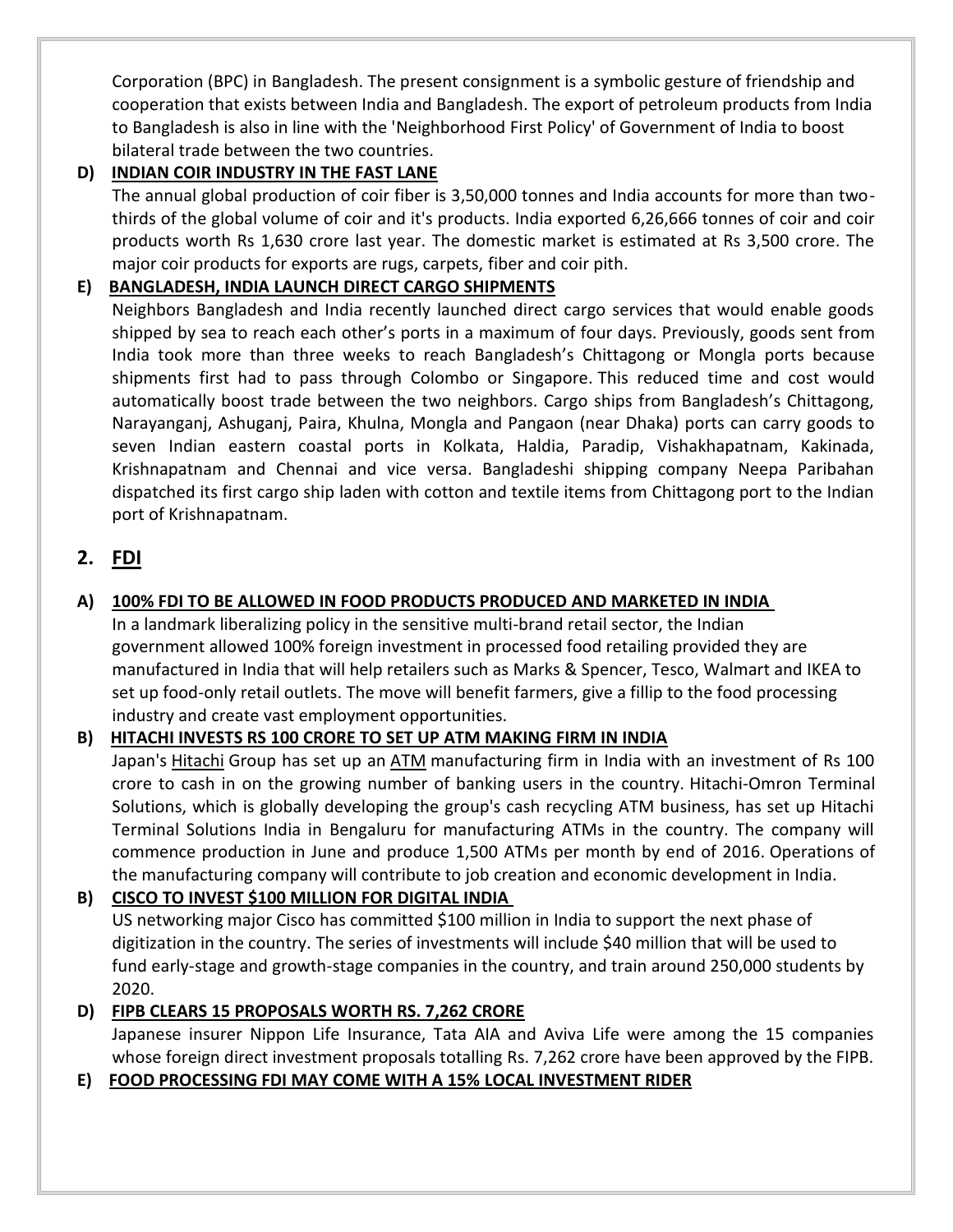India's plans to allow foreign direct investment (FDI) in food retail may come with a rider: mandatory investment by overseas companies of at least 15% in local back-end infrastructure such as cold chains. The food processing ministry feels that a separate clause specifying this would reduce wastage, help diversification and raise income to fit into the government's target of doubling farm income by 2020.

#### **F) GOVERNMENT PERMITS 100% FDI IN E-COMMERCE MARKET PLACES, BUT WITH RIDERS**

The government clarified that 100% FDI is allowed in online marketplaces, a move that will ostensibly come as a relief to ecommerce companies such as Flipkart, Amazon India and Snapdeal but the conditions imposed have been hailed as a victory by their brick-and-mortar rivals. A clause bars marketplaces from offering discounts on their own — these have to come from the vendors on the platforms — and the policy also seeks to end "predatory pricing" by online companies. The FDI policy had previously left the term undefined. The government also appears to have taken a firm stance against deep online discounting to protect neighborhood stores.

#### **G) GOVERNMENT PERMITS 100% FDI IN E-COMMERCE MARKET PLACES, BUT WITH RIDERS**

The government clarified that 100% FDI is allowed in online marketplaces, a move that will ostensibly come as a relief to ecommerce companies such as Flipkart, Amazon India and Snapdeal but the conditions imposed have been hailed as a victory by their brick-and-mortar rivals. A clause bars marketplaces from offering discounts on their own — these have to come from the vendors on the platforms — and the policy also seeks to end "predatory pricing" by online companies. The FDI policy had previously left the term undefined. The government also appears to have taken a firm stance against deep online discounting to protect neighborhood stores.

## **3. ECONOMY**

#### **A) INDIA TOPS GLOBAL AIR TRAFFIC GROWTH**

Indian domestic air traffic increased by 22.9% in January 2016, the highest growth rate in the world, driven by strong domestic economy and increase in air services. Growth is being propelled by the comparatively strong domestic economy and increases in air services. At a global level, domestic air traffic rose 6.8%. Countries such as Russia and Brazil reported negative growth. The Indian market overtook both Australia and Japan during 2015 and is currently in level with Russia at around 1.2% of global revenue passenger kilometers.

#### **C) OIL SAVINGS REDUCE IMPORT BILL, CAD FALLS TO \$7.1 BILLION**

Lower oil prices have trimmed India's import bill and shrunk the trade gap. The net outflow on account of oil (petroleum, oil and lubricant) imports fell to \$12.7 billion during the third quarter of FY16, down from \$19.2 billion. This has resulted in the overall deficit in trade in goods shrinking from \$38.6 billion to \$34 billion in the same quarter last year. As a result, India's current account deficit (CAD) shrunk to \$7.1 billion, or 1.3% of the gross domestic product, from \$7.7 billion, or 1.7% of the GDP.

## **C) ECONOMY TO GROW 7.7 PER CENT IN 2016-17**

India's economy would grow 7.7% in the next financial year, buoyed by a pick-up in consumption following the implementation of the 7th Pay Commission and one-rank-one-pension recommendations as well as a "potential upturn in rural demand presuming a normal monsoon.

## **4. PAN INDIA**

## **A) TOO MANY CARS IN INDIA, CHINA, PREPARE FOR PETROL SQUEEZE**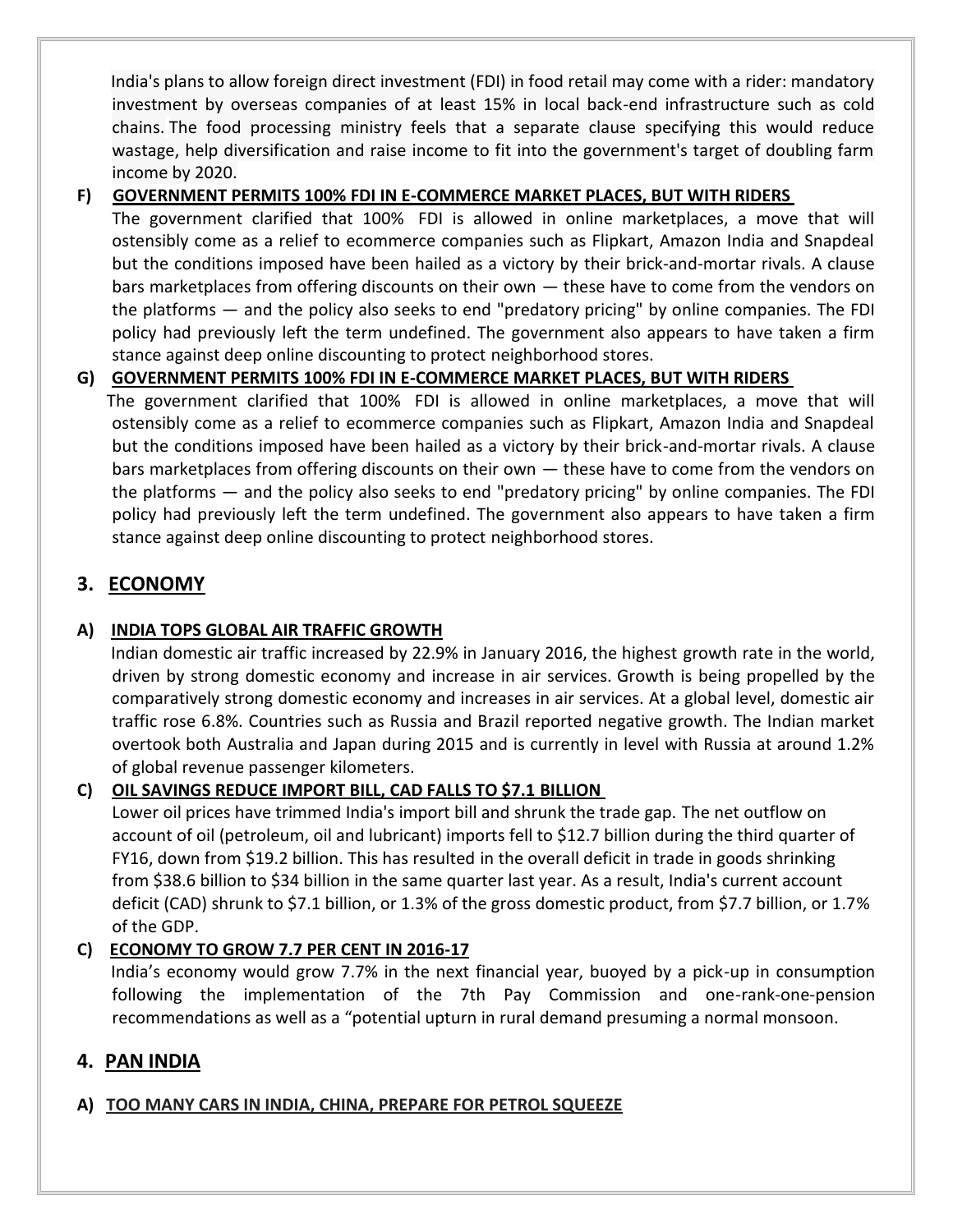Cheap oil and strong car sales are driving demand growth for gasoline across Asia, threatening to open up the region's first shortage for the motor fuel in more than 15 years. Car sales are soaring in China and India, where a combined 3 million new cars come to the market every month, while refineries are shutting down in Australia and Taiwan. That is expected to open an average annual deficit this year in Asia of 10,000 barrels per day (bpd) of gasoline that could widen to 90,000 barrels bpd by 2017. A tightening gasoline market would coincide with an expected late 2016 to early 2017 puncture of a global crude glut, lending support to a recovery in oil prices.

#### **B) NEW PORTS IN BANGLADESH**

India has expressed interest in developing the deep sea port at Payra in Bangladesh. It's a big move by India and an expression of the trajectory of strategic ties between the two countries. Japan may develop another deep sea port, Matarbari, in Cox's Bazar. Dhaka has cancelled a port that China proposed to build at Sonadia, on the south-eastern corner of Bangladesh, which if completed would have brought the Chinese presence close to India's Andaman and Nicobar Islands.

#### **C) STATE BANK OF INDIA GRANTED OPERATING LICENCE BY MYANMAR**

Myanmar has granted operating licenses to four Asian banks - Bank for Investment and Development of Vietnam, State Bank of India, Taiwan's Sun Commercial Bank and South Korea's Shinhan Bank, bringing the number of foreign banks allowed to conduct business in the previously isolated country to 13. The approval gives the banks 12 months to demonstrate they can fulfill business plans laid out in their application to Myanmar's government before they will be granted permanent licenses.

#### **D) INDIA IS 2ND LARGEST SOURCE COUNTRY FOR MIGRANTS IN CANADA**

India has emerged as the 2nd largest source country for permanent residents (PRs) in Canada, accounting for more than 38,000 or 15%. India in second only to the Philippines as a source country for PRs. It has remained among the top three source countries, along with the Philippines and China, for several years. Canada is home to more than 1.25 million people of Indian origin and a record 19 Indo-Canadians were elected to the Parliament in last year's general election.

#### **E) INDIA TO EXTEND \$2-BN CREDIT LINE TO BANGLADESH**

India has signed an agreement extending \$2 billion in development financing to Bangladesh, in the biggest ever credit facility to another country. The credit line would be used to finance development in the power sector, railways, road transportation, information and communication technology, shipping, health and technical education sectors.

#### **F) TIRUPUR TOP JOB CREATOR, 44% OF ITS POPULATION REGULARLY EMPLOYED**

The textile industry continues to be the second largest employment generating sector in India and Tirupur in Tamil Nadu has emerged as the leader in creating the maximum number of jobs. Tirupur is a major textile and knit wear hub contributing to 90% of total cotton knit wear exports from India. The textile industry provides employment to over six lakh people and contributed to exports worth Rs 200 billion (USD 2.9 billion) in 2014-15. Others in the top five include Santipur in West Bengal, Erode and Rajapalyam in Tamil Nadu and Mangalagiri in Andhra Pradesh, all textile manufacturing hubs.

#### **G) O WOMEN, WHERE ART THOU**

While the global average for women in parliament stands at 22.4%, India is at 103rd place out of 140 countries with a mere 12% representation. The countries with the largest number of women parliamentarians in 2015 : Rwanda: 64%, Bolivia: 53%, Cuba: 49%, Seychelles, Sweden 44%, Senegal: 43%, Ecuador, South Africa, Finland: 42%, Spain, Iceland, Namibia, Nicaragua: 41%, India: 12%.

#### **H) LOCAL GAS PRICES CUT BY 20%**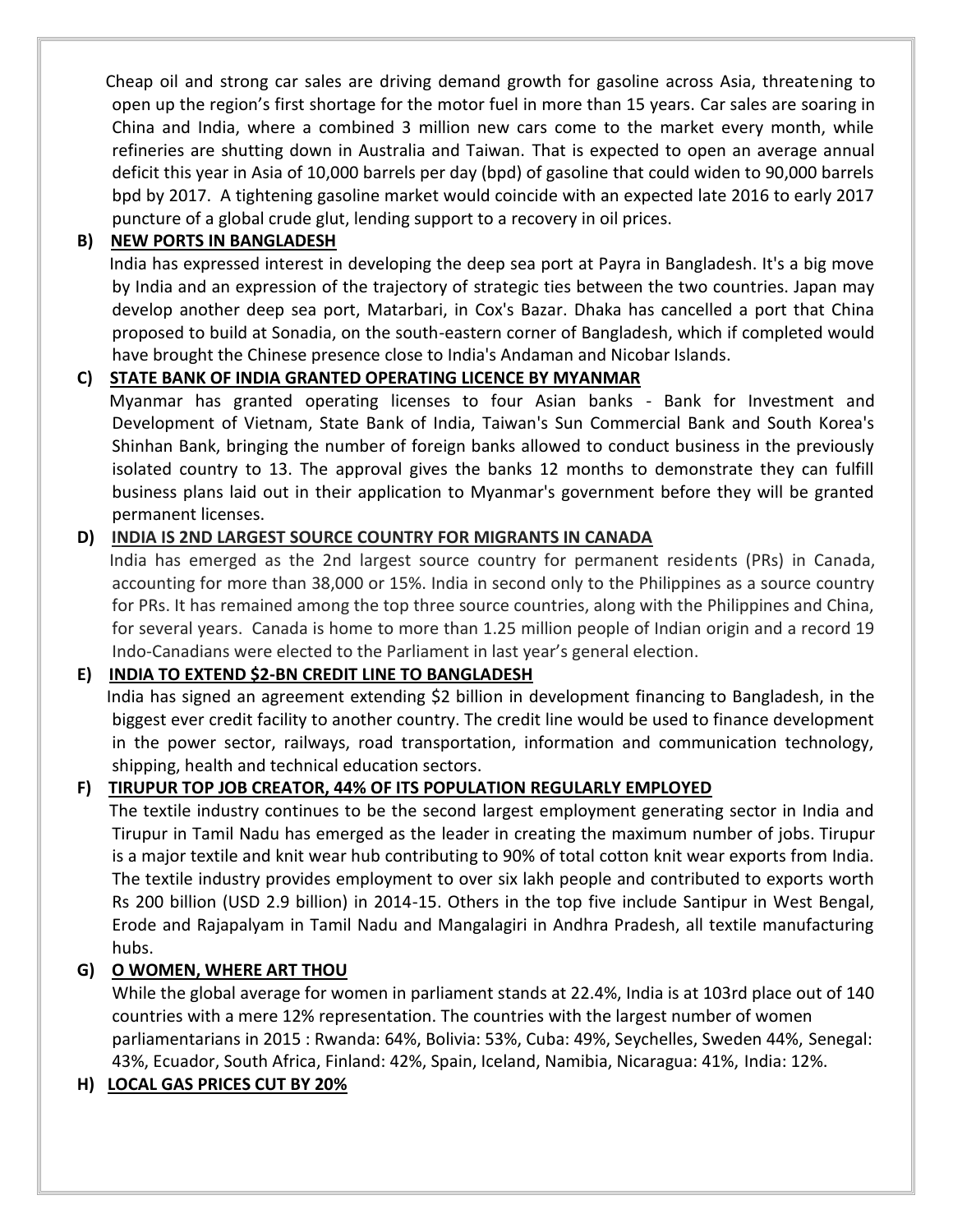Locally produced gas will cost about 20% less compared with the previous six months, due to a fall in global prices. Prices will be cut to \$3.06 per million British thermal units (mmBtu) in the first half of the next fiscal year on gross heat value basis. It will cost about \$3.4 per mmBtu, on a net heat value basis compared with \$4.24/mmBtu.

# **5. ACTIVITIES**

| Sr. No. | <b>Date</b>                 | <b>Activity</b>                                                                                                                                                                 |
|---------|-----------------------------|---------------------------------------------------------------------------------------------------------------------------------------------------------------------------------|
| 1.      | $3^{rd}$ March 2016         | President, Mr. Atul Kumar Saxena and Director, TK<br>Pandey met with His Excellency of Bosnia to discuss<br>business opportunities between Bosnia & India                       |
| 2.      | 8 <sup>th</sup> March 2016  | Mr. Nam Kyun Kim, GM & Mr. Ju Chul Choi, Chief<br>Representative of Korea International Trade<br>Association (KITA) to came IICCI office to discuss<br>business opportunities   |
| 3.      | $9th$ March 2016            | President and members attended 'Diplomatic Nite' at<br>The Lawns, Assocham House followed by cocktail and<br>dinner                                                             |
| 4.      | $9th$ March 2016            | Members attended a presentation on Tourism &<br>Trade organized by Embassy of Bosnia at MCA Club,<br>Mumbai followed by cocktail & dinner                                       |
| 5.      | $11^{th}$ March 2016        | President attended seminar on International<br>Perspective of Mexico at ICWA                                                                                                    |
| 6.      | $11th$ March 2016           | President, Vice Presidents & Director attended<br>Mauritius National At Mauritius High Commission                                                                               |
| 7.      | $11^{th}$ March 2016        | President, Director and members attended Indo<br>Canadian Annual Gala dinner at Canadian<br><b>Ambassador House</b>                                                             |
| 8.      | $15^{th}$ March 2016        | Polish Agriculture Minister and their business<br>delegation visited New Delhi . IICCI members met<br>with them at the Mansion Hyatt Regency followed by<br>cocktail and dinner |
| 9.      | $16^{\text{th}}$ March 2016 | President & Director attended Seminar & B2B<br>meeting for juice producer and supplier at Pragati                                                                               |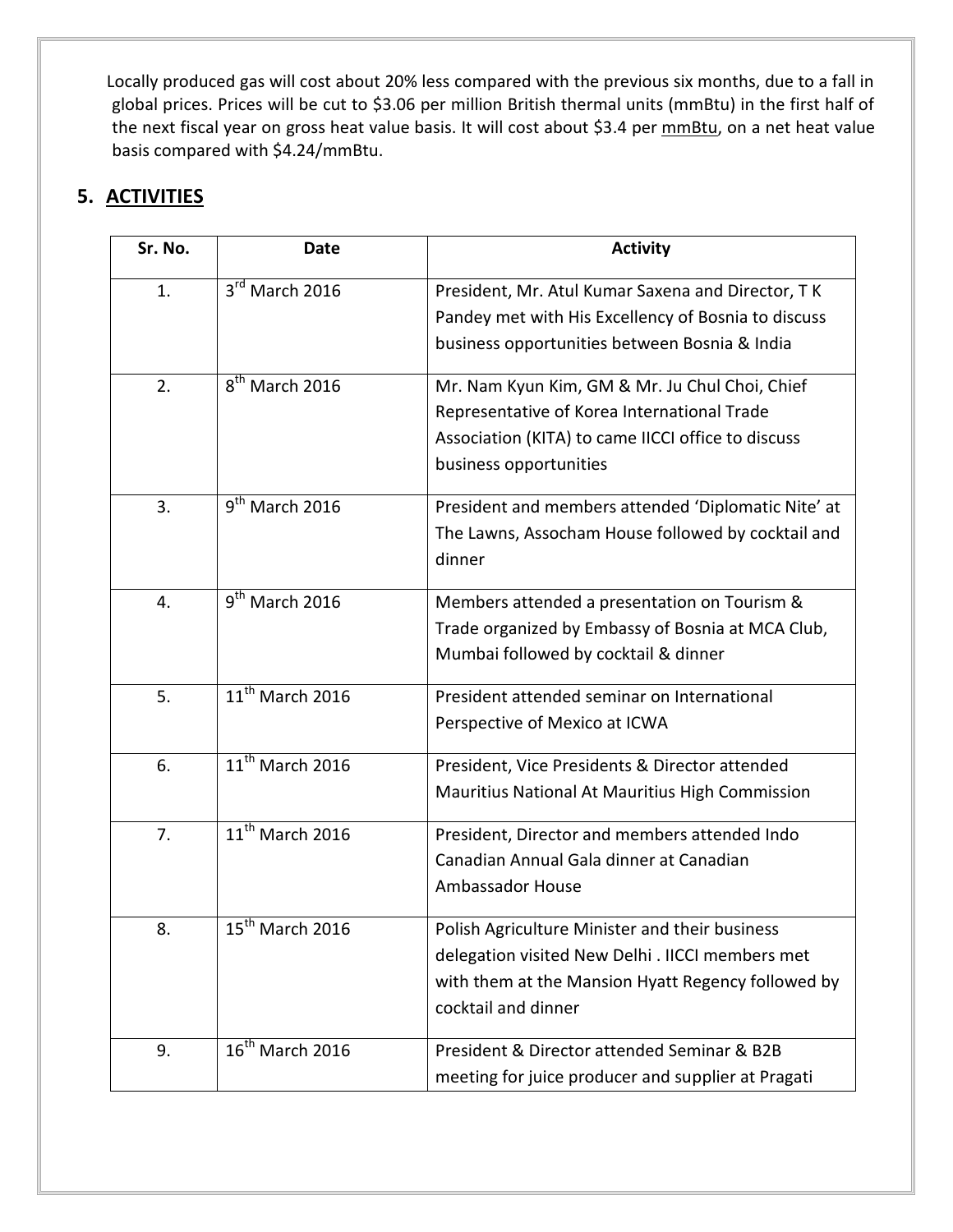|     |                             | Maidan, New Delhi                                                                                                                                                                                                                               |
|-----|-----------------------------|-------------------------------------------------------------------------------------------------------------------------------------------------------------------------------------------------------------------------------------------------|
| 10. | $18^{th}$ March 2016        | Mr. Sumedha Ponnamperuma, Minister Counsellor of<br>Sri Lanka High Commission invited President, Vice<br>President & members of IICCI at his house for dinner<br>to meet the Sri Lankan delegation.                                             |
| 11. | 22 <sup>nd</sup> March 2016 | Mr. Mazulun Harun, Trade Commissioner of Malaysia<br><b>External Trade Development Corporation (MATRADE)</b><br>visited IICCI office                                                                                                            |
| 12. | 23rd March 2016             | President & Director met with H.E. Alexandre Kanyi<br>Galley Logosu - Teko, at Embassy of Togo                                                                                                                                                  |
| 12. | $29th$ March 2016           | Chamber organized visit of H.E Jose J.H. Betancourt R.<br>Ambassador of Peru to Chandigarh. President also<br>accompanied him. They met Hon'ble Governor, Chief<br>Minister of Haryana and important Cabinet Ministers<br>of Haryana Government |
| 13. | $29th$ March 2016           | Director, Mr. T.K Pandey and members of IICCI<br>attended 2nd Edition of the 'International Workshop'<br>on 29th March, 2016 in Paris                                                                                                           |
| 14. | 30 <sup>th</sup> March 2016 | Members attended "Bridging Infrastructural Deficits<br>at Select Trade Ports in India by Shri Nitin Gadkari at<br>India Habitat Center followed by dinner                                                                                       |

#### **6. GOVERNMENT CIRCULARS AND POLICIES**

## **A) GOVT MAY EXTEND ANTIDUMPING DUTY ON CHINESE CHEMICAL**

Government may re-impose anti- dumping duty of up to USD 144 per tonne on import of a chemical from China that is used in several sectors including pottery and ceramics so as to safeguard domestic industry from below cost in-bound shipments. In its 'sunset review' of anti-dumping duties imposed on import of "Barium Carbonate" from China, the Directorate General of Anti-dumping and Allied Duties (DGAD) has concluded that there is "continued dumping" of the product and was causing injury to the domestic industry.

## **B) WHEAT IMPORT DUTY EXTENDED**

The government extended the 25% import duty on wheat till June, to curb imports as domestic production is estimated to rise by over 8% this year. Wheat production is projected to increase by 8.42% to 93.82 million tonnes in 2015-16 crop year, as against 86.53 MT in the previous year, despite deficient monsoon during last year. India, the world's biggest wheat producer after China,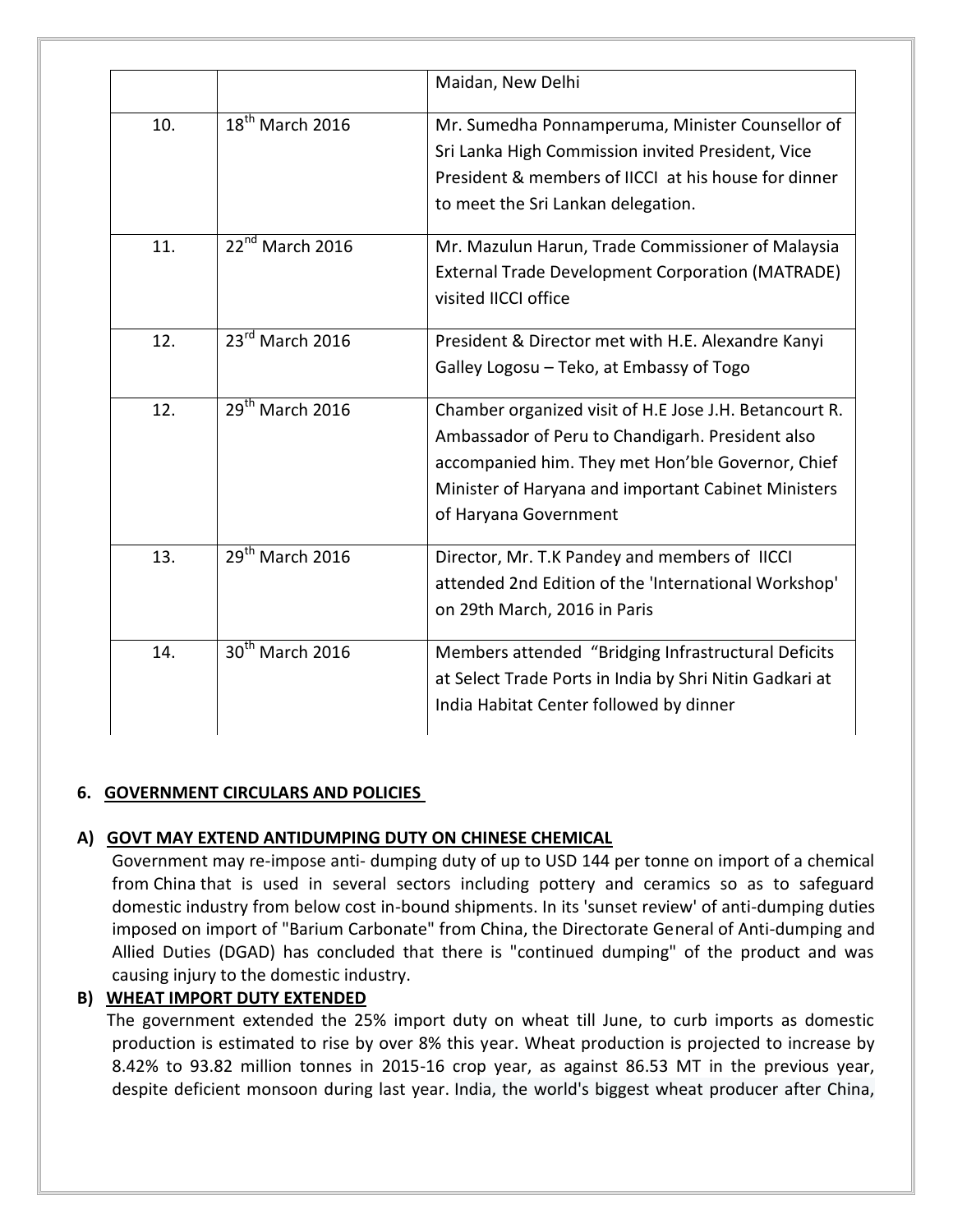imposed an import tax of 10% in August last year, reinstating it after a gap of eight years following big wheat imports from overseas. In October, the government raised the import tax, which expires on March 31, to 25%. In a notification dated March 28, the Central Board of Excise and Customs said 25% duty on import of wheat will continue beyond March 31 up to June 30.

## **7. WORLD NEWS**

### **A) US IMPOSES 266% DUTY ON IMPORTS OF STEEL FROM CHINA**

Producers in China and six other countries sold cold-rolled steel at unfairly low prices in the US market and will be taxed as much as 266% on the price. Goods from Brazil, India, South Korea, Russia, Japan and the UK also subject to duties. Shipments from Brazil will face 39% penalties, and South Korean producers will face taxes of as much as 6.9%.

#### **B) WORLD'S COSTLIEST TRAIN STATION OPENS AT GROUND ZERO IN NY**

New York opened the most expensive train station in the world, on the site of the World Trade Centre destroyed 14 years ago in the 9/11 attacks. Twelve years in the making the cost of the project spiraled to \$3.85 billion from budgeted \$2 billion - making it the most expensive station in the world. The building, designed by Spanish-Swiss architect Santiago Calatrava and called Oculus, is a giant oval made up of steel ribs and glass laid out in elliptical shape, reaching for the sky like wings of a bird. The centre connects the PATH commuter rail to New Jersey with New York subway lines, provides indoor pedestrian access to the Trade Centre towers and will also house an enormous shopping and restaurant plaza. the transit hub will serve 250,000 people, making it the third-largest transportation centre in the city.

#### **C) CHINA PLANS SECOND RAILWAY LINK WITH TIBET**

China will build a second railway connecting Tibet with other parts of the country, increasing its strategic options to rapidly move troops to the borders with India. The railway will be built between Tibet Autonomous Region's capital city Lhasa and Chengdu, capital of Sichuan Province, in southwest China. The new railway will be about 1,629-km long, and it will only take 15 hours for trains traveling between Lhasa and Chengdu. The new rail line is in addition to the Qinghai- Tibet Railway linking Tibet with inland regions of China.

## **D) CONTAINER SERVICE FROM IRAN TO CHINA**

Iran has launched a new shipping route linking Bandar Abbas with Qinzhou Port in the Beibu Gulf, south China's Guangxi Zhuang Autonomous Region. Iranian container ship "Perarin," with a 3,280 teu capacity, arrived at Qinzhou Port recently, offloading 978 containers from several countries along the 21st-Century Maritime Silk Road. This marks the opening of the first shipping route directly linking the Middle East and the Beibu Gulf, which has three ports -- Qinzhou, Beihai and Fangchenggang.

## **E) CHOCO TREAT**

The global chocolate market is set to grow at a compound annual rate of 5.02% in terms of revenue over 2014-19. Estimated size of the chocolate in emerging markets by 2017 - Russia \$13 billion, Brazil \$10 billion, Eastern Europe \$10 billion, Latin America \$9 billion, China \$3 billion, India \$3 billion and Mexico \$1.4 billion.

## **F) THE WORLD'S MOST EXPENSIVE CITIES**

Singapore has been ranked the world's most expensive city to live in. **World's 10 most expensive cities in which to live in 2016** – Singapore, Zurich, Hong Kong, Geneva, Paris, London, New York, Copenhagen, Seoul, Los Angeles.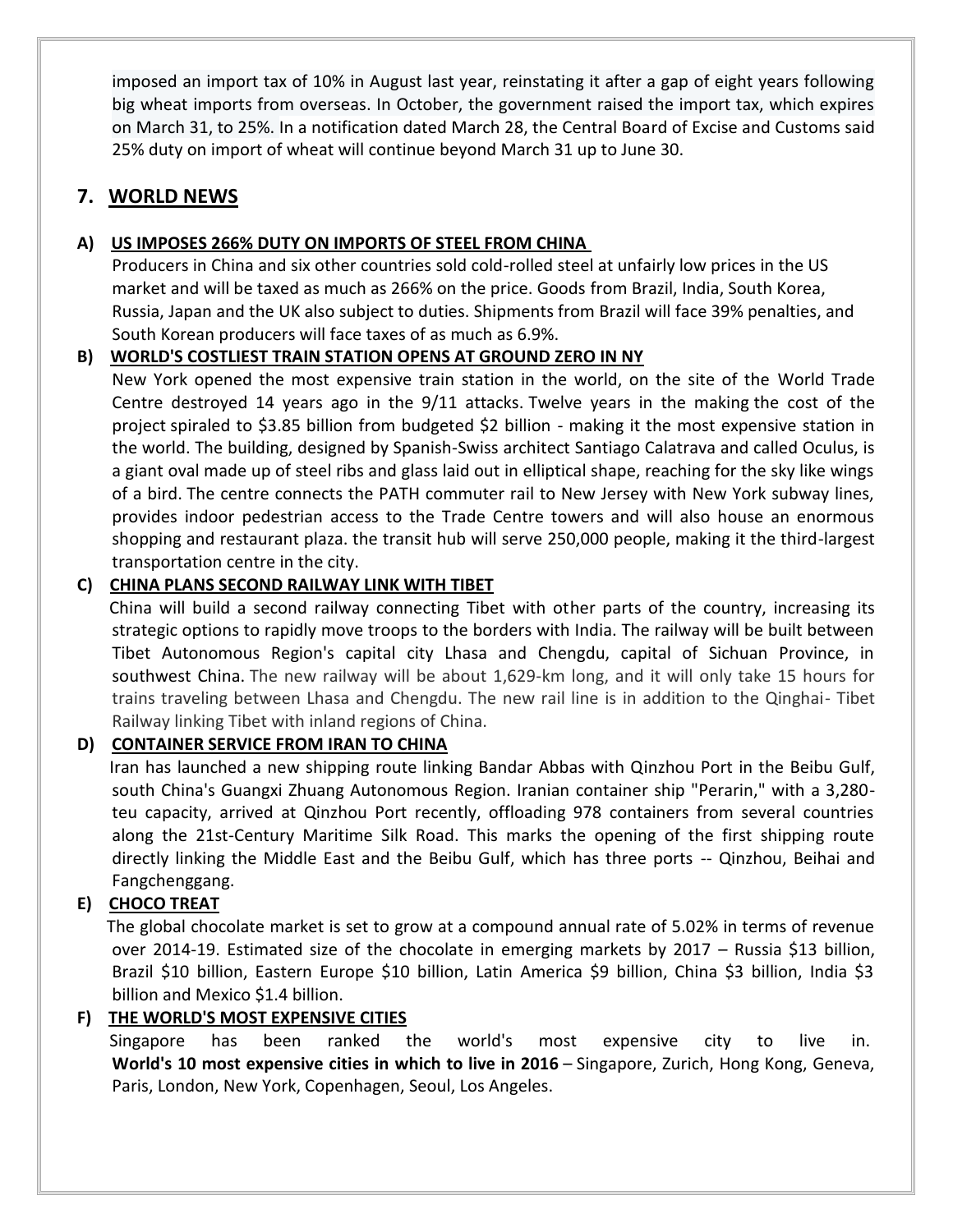**World's 10 least expensive cities in which to live in 2016** – Lusaka-Zambia, Bangalore, Mumbai, Karachi, Chennai, Algiers, Almaty-Kazakhstan, New Delhi, Caracas-Venezuela.

#### **G) JAILHOUSE ROCK**

The US has the largest number of prisoners worldwide with over 2 million people in prison. Countries with the highest incarcerated criminals are : - US: 22,17,000, China: 16,49,804, Russia: 6,46,319, Brazil: 6,07,731, India: 4,18,536, Thailand: 3,15,969, Mexico: 2,55,138.

### **H) CHINA'S TALLEST TOWER TO OPEN SOON**

China's tallest skyscraper, the Shanghai Tower, is expected to be open for business soon. The 632-m tall tower is second to Dubai's Burj Khalifa, the world's tallest building (829.8 m). A high-speed elevator has been installed to take visitors to a viewing platform on the 119th floor in just 55 seconds. The 126-storey building will become a new landmark in Lujiazui, the trade zone in Shanghai.

#### **I) WHERE THE MOST US FOREIGN AID WILL BE SPENT IN 2016**

This year, the Obama administration has requested Congress allocate \$37.9 billion to foreign assistance funding. Even though the final appropriation could differ significantly from the requested amount, the majority of it is set to go to governments in West Asia. According to the U.S. government, this funding is distributed for strategic, economic and moral reasons and especially to support global peace, security, and development efforts, as well as providing humanitarian relief during times of crisis. Israel, will get some \$3.1 bn, Afghanistan: \$1.5 bn, Egypt: \$1.46 bn, Jordan: \$1.0 bn, Pakistan: \$933 m, Kenya: \$630.3 m, Nigeria: \$607.5 m, Tanzania: \$590.6 m, Ukraine: \$513.5 m, Uganda: \$ 469.1 m.

#### **J) ASIAN AND EUROPEAN AIRPORTS DOMINATE WORLD'S BEST AIRPORTS LIST**

For the fourth year in a row, Singapore Changi Airport been named the best airport in the world for raising the bar on passenger experiences. Singapore Changi managed to keep a firm grasp on its crown thanks to features like tropical rooftop gardens, movie theaters, free foot massages, video gaming areas, and free sightseeing tours into the city for flyers. Here are the world's top 10 airports 2016: 1. Singapore Changi Airport 2. Incheon International Airport 3. Munich Airport 4. Tokyo International Airport (Haneda) 5. Hong Kong International Airport 6. Chubu Centrair Nagoya 7. Zurich Airport 8. London Heathrow Airport 9. Kansai International Airport 10. Doha Hamad International Airport.

#### **K) CHINA TO LOOK AT FREE TRADE, RAIL DEAL WITH NEPAL**

Recently China agreed to consider building a railway into Nepal and to start a feasibility study for a free trade agreement with the impoverished, landlocked country, which has been trying to lessen its dependence on its big neighbour to the south, India. There is a possibility of two rail lines, one connecting three of Nepal's most important cities and two other crossing the border from China into Nepal. The two countries signed a total of 10 agreements, including on the feasibility plan for a free trade agreement, as well a concessional loan for a new airport in Nepal's Pokhara and a feasibility study for oil and gas survey projects.

#### **L) FRANCE LAUNCHES WORLD'S LARGEST CRUISE SHIP**

Harmony of the Seas, the world's largest cruise ship, has begun its first sea trial from the port of Saint-Nazaire in western France. The towering ship has been built for the US-based Royal Caribbean International (RCI) cruise company for a whooping €1bn (£783m; \$1.1bn). After completion, Harmony will be able to accommodate more than 6,000 passengers to be catered to by about 2,000 crew members for their needs. The 16-deck Harmony of the Seas is 362m long. The 120,000-tonne vessel is expected to be delivered to RCI shortly.

#### **M) CHINA GETS NOD TO BUILD PORT CITY IN SRI LANKA**